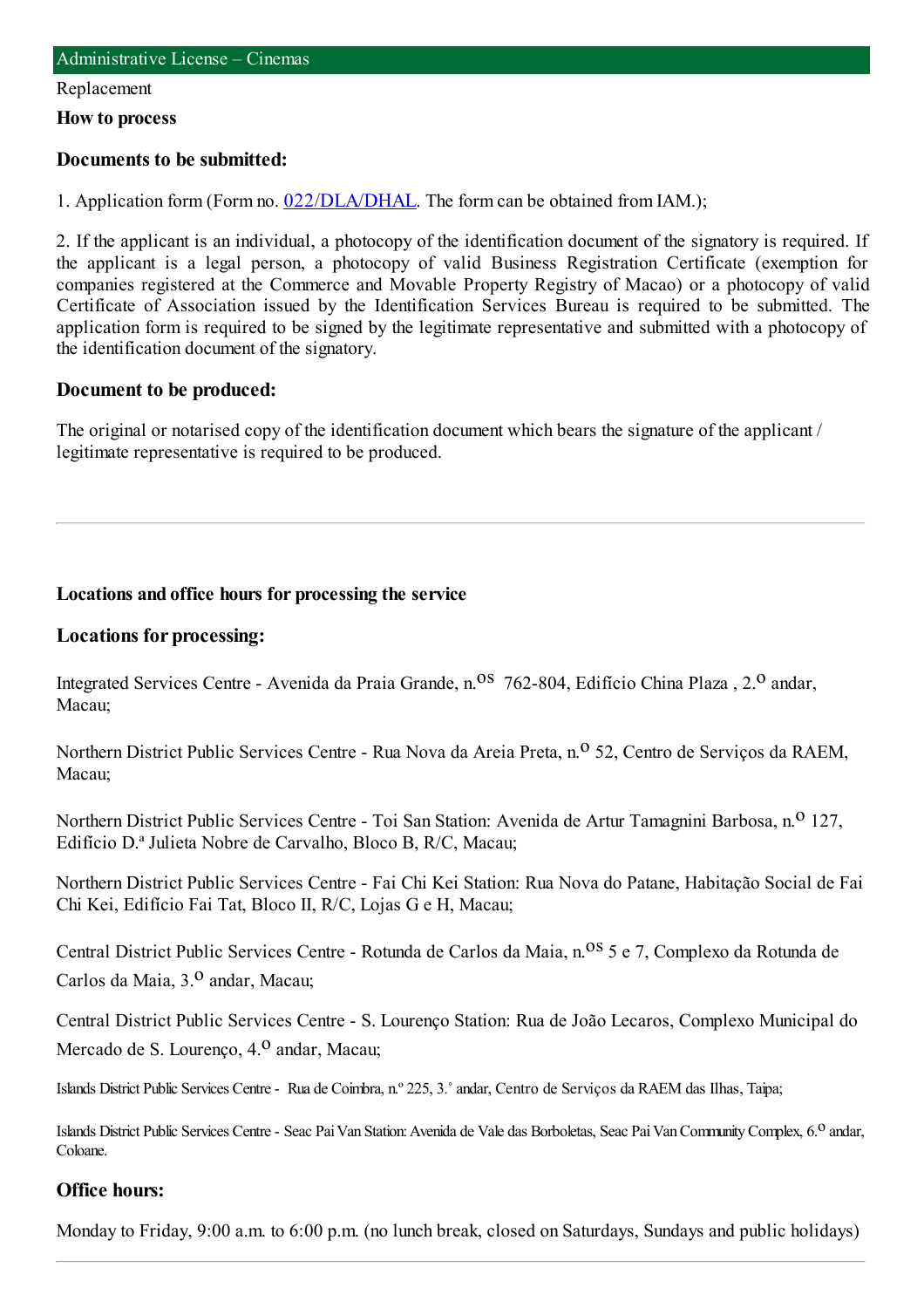## **Fees**

# **Application fee:**

A fee equivalent to half of the original license fee is required to be paid.

## **Form fee:**

Not applicable

## **Stamp duty:**

Not applicable

### **Security deposit:**

Not applicable

## **Fees, Charges and Prices List:**

[www.iam.gov.mo/p/pricetable/list](http://www.iam.gov.mo/p/pricetable/list)

### **Time required for processing**

### **Time for processing:**

10 working days

### **Remarks / important notes on application**

#### **Important notes:**

1. The person concerned should file the application in person or authorise a representative to file the application;

2. The above documents are required to be signed by the applicant / legitimate representative except for the ones issued by government departments and public organisations.

### **Progress enquiry and obtaining result of service**

### **Method for obtaining the result of service:**

Visiting in person to obtain the result

### **Formalities**

- First-time Application
- Renewal